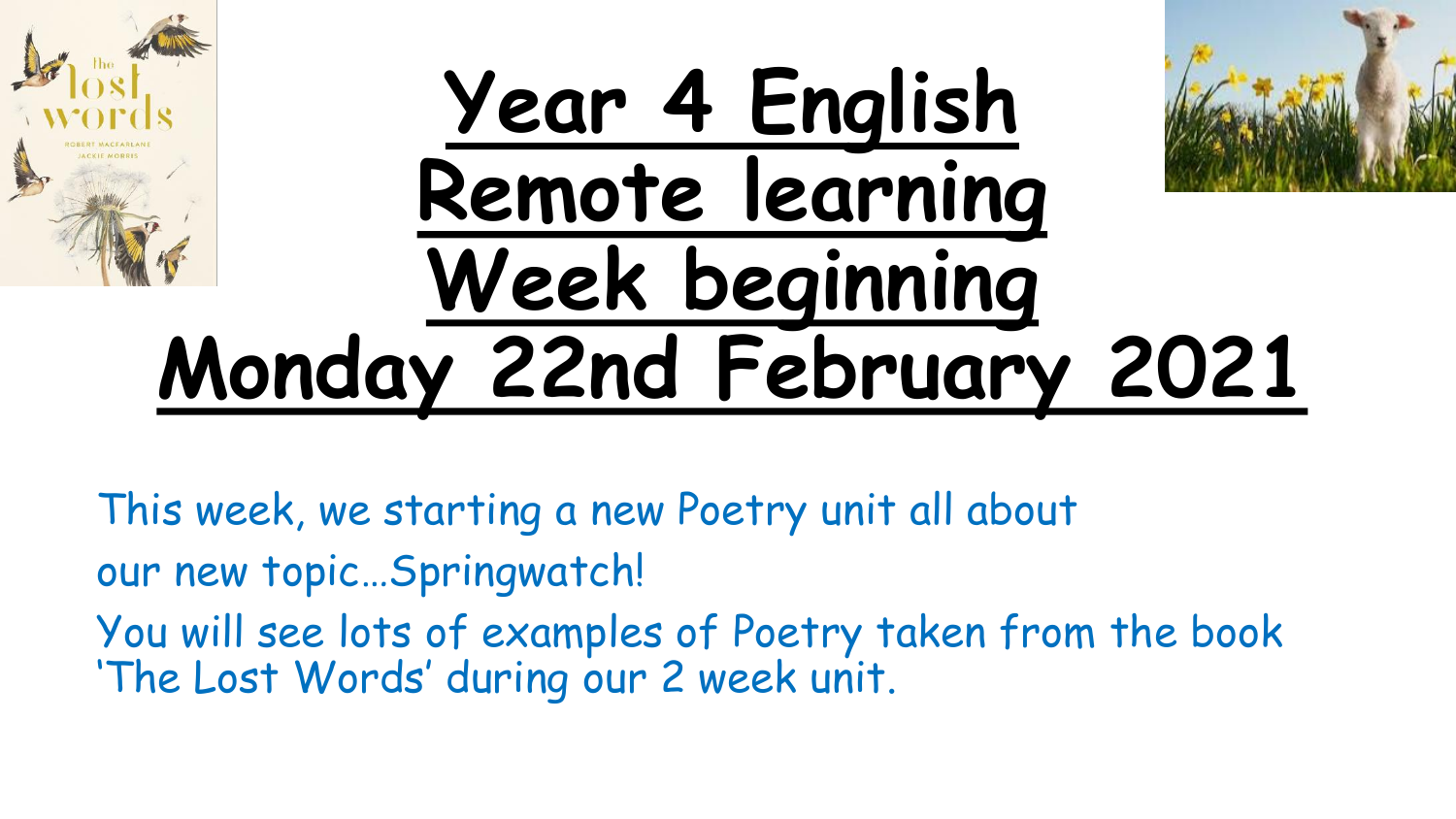**Starter:** Work your way through the 'Kennings Teaching PowerPoint' found on the school website. Take some notes as your work through it if you need to.

**Task:** We now know that kennings include two types of two-word phrases;

- Some phrases are made up of a noun + a noun (by adding -r onto the second noun) *e.g. tail-wagger*
- Some phrases are made up of a noun and a verb (the verb usually ends in -ing) *e.g. lip-licking*

Look at the poems on the next slide. Which phrase structure are they using? Can you guess what they are describing? The answers are under the blue boxes!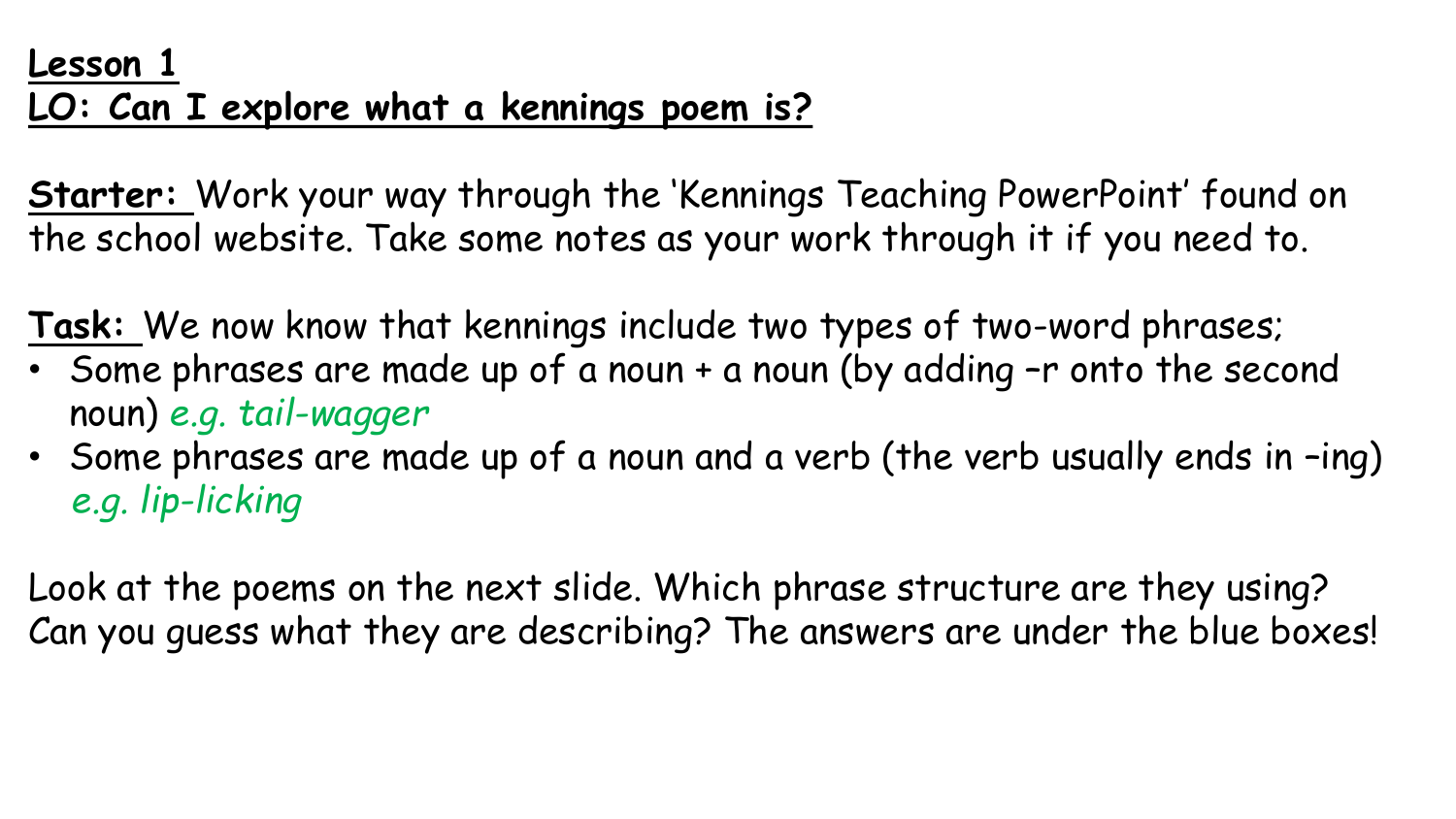Web -maker People frightener Parent -scarer Web -spinner Egg -layer Banana -taker Skin -poisoner Insect -killer Carpet -crawler



Frost -bringer Winter -beginner Conker -faller Squirrel -Storer Sunshine -fooler Leaf -swisher Stew -disher Rain -blusterer Scarf -flusterer Bonfire -lighter Longer -nighter Treat -treater Extra -heater! Leaf -rustler Cloud -hustler



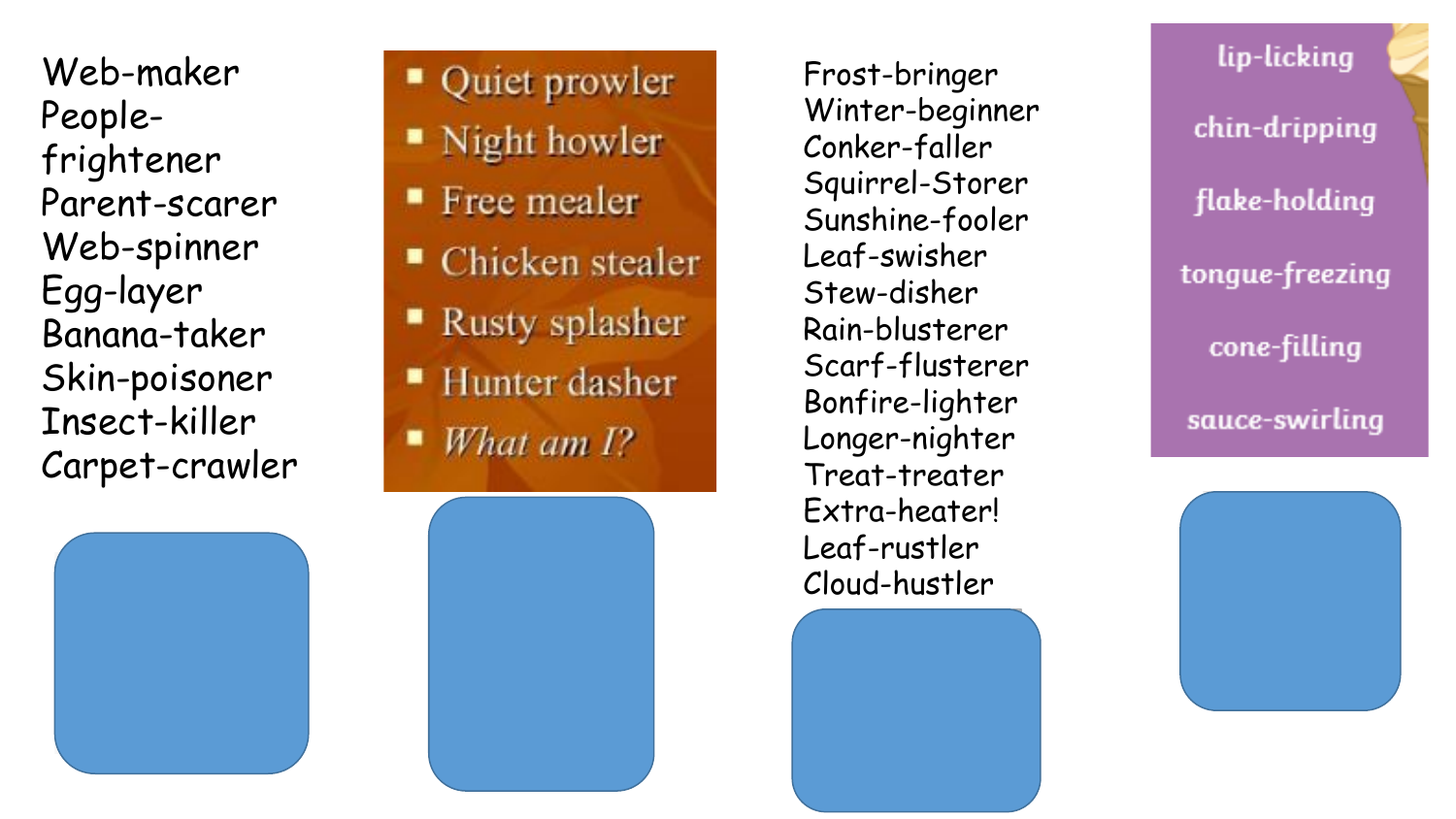#### **English: Lesson 2 Can I write a kennings poem?**

**Starter:** To begin with, please watch the short clip below about the kingfisher. As you watch the clip, write down as many nouns (beak) and verbs (snapping) as you can to describe the kingfisher. *https://www.youtube.com/watch?v=RW78wLaDYDQ*

## **Task:**

Today, we are going to have a go at writing a kennings poem. On the right, you can see a kennings written about ice cream! What do you notice about the structure? *Here the phrases are made up of a noun + a verb (the verb usually ends in –ing).* lip-licking

Using the nouns and verbs from the starter, can you create a kennings about the kingfisher? You may want to use *thesaurus.com* to improve your verbs. We have started a WAGOLL for you on the next slide.



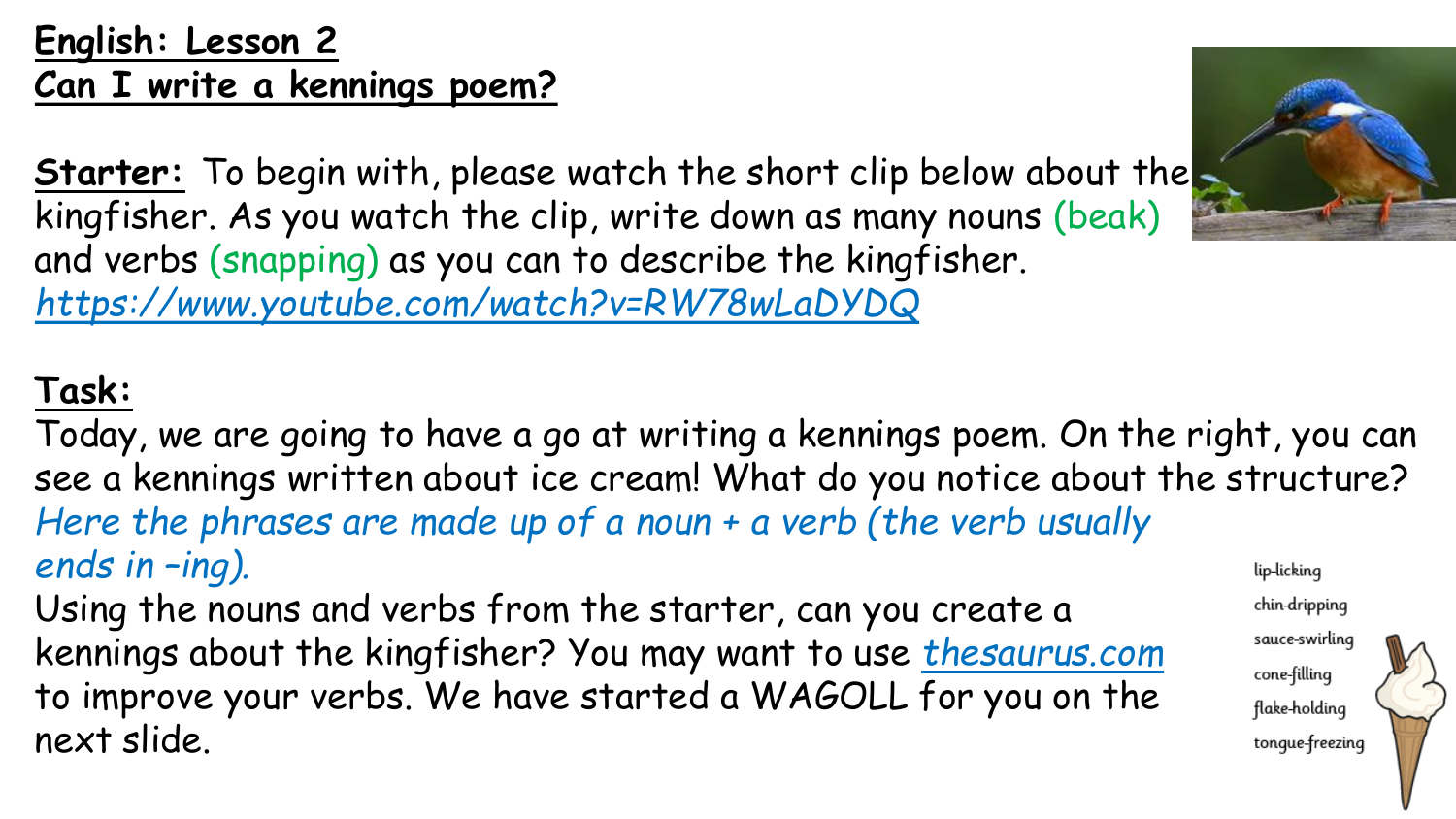# WAGOLL

A kingfisher is a… nose-diving breeze-gliding fish-catching



#### **Challenge:**

We know that some Kennings are structured a little differently. Have a look at the dog kenning on the right. What do you notice? Here the phrases are a noun + noun (by adding er to the second noun). Could you add some of these into your kennings poem? For Example, *colour-flasher, weather-teller*

tail-wagger face-licker **ball-catcher** sofa-hogger door-scratcher cat-chaser

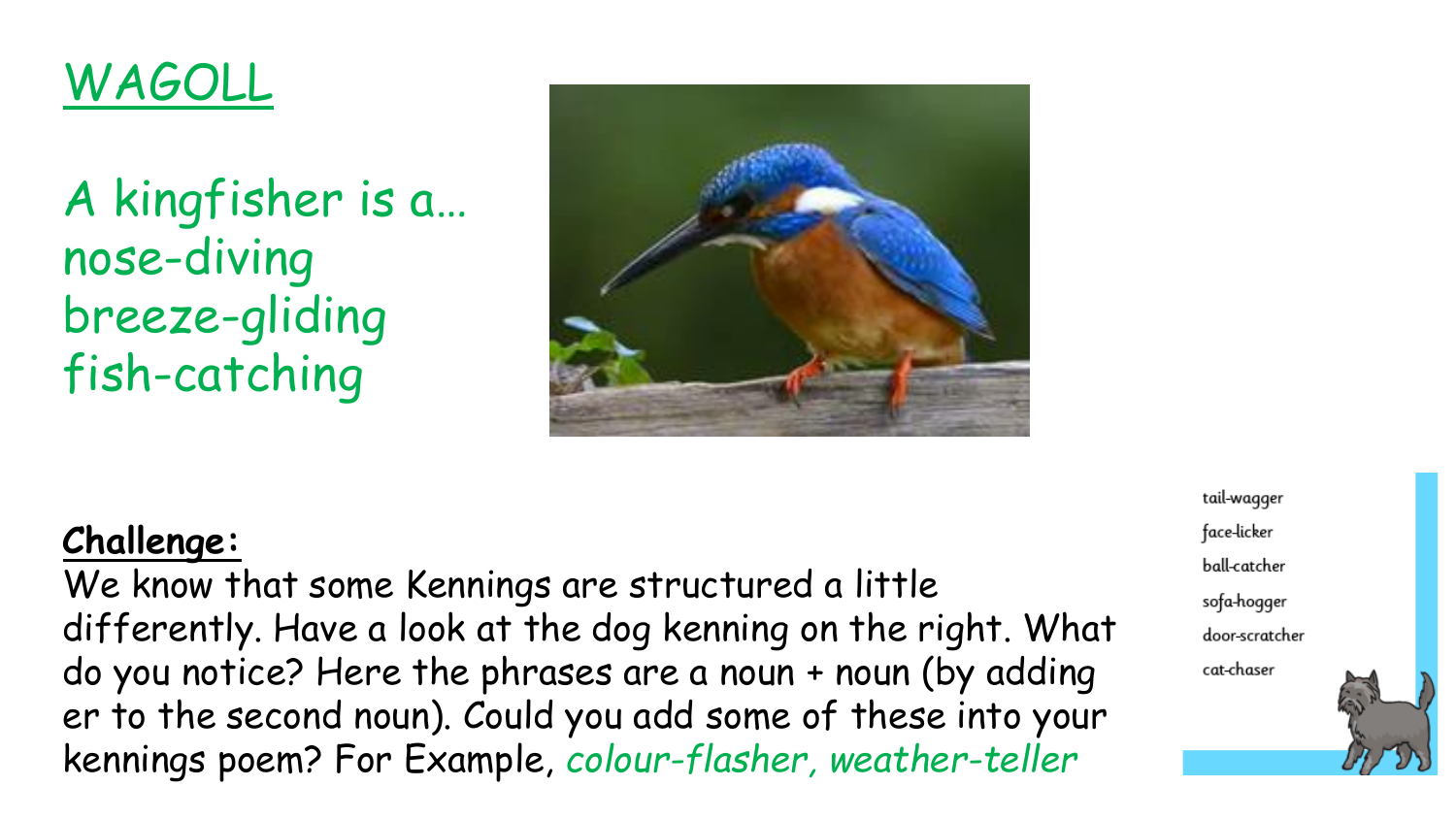**Task for the support children** *Can I write a kennings poem?* 

#### **Task:**

Your task is to write a kennings poem about the kingfisher bird. We have given you a word bank to help you. You can also use the ideas you collected in the starter.

A kingfisher is… Claw -grabbing

| <b>Nouns</b> | Verbs    |
|--------------|----------|
| feathers     | diving   |
| beak         | snapping |
| wings        | flying   |
| water        | biting   |
| eyes         | peaking  |
| fish         | catching |
| claws        | watching |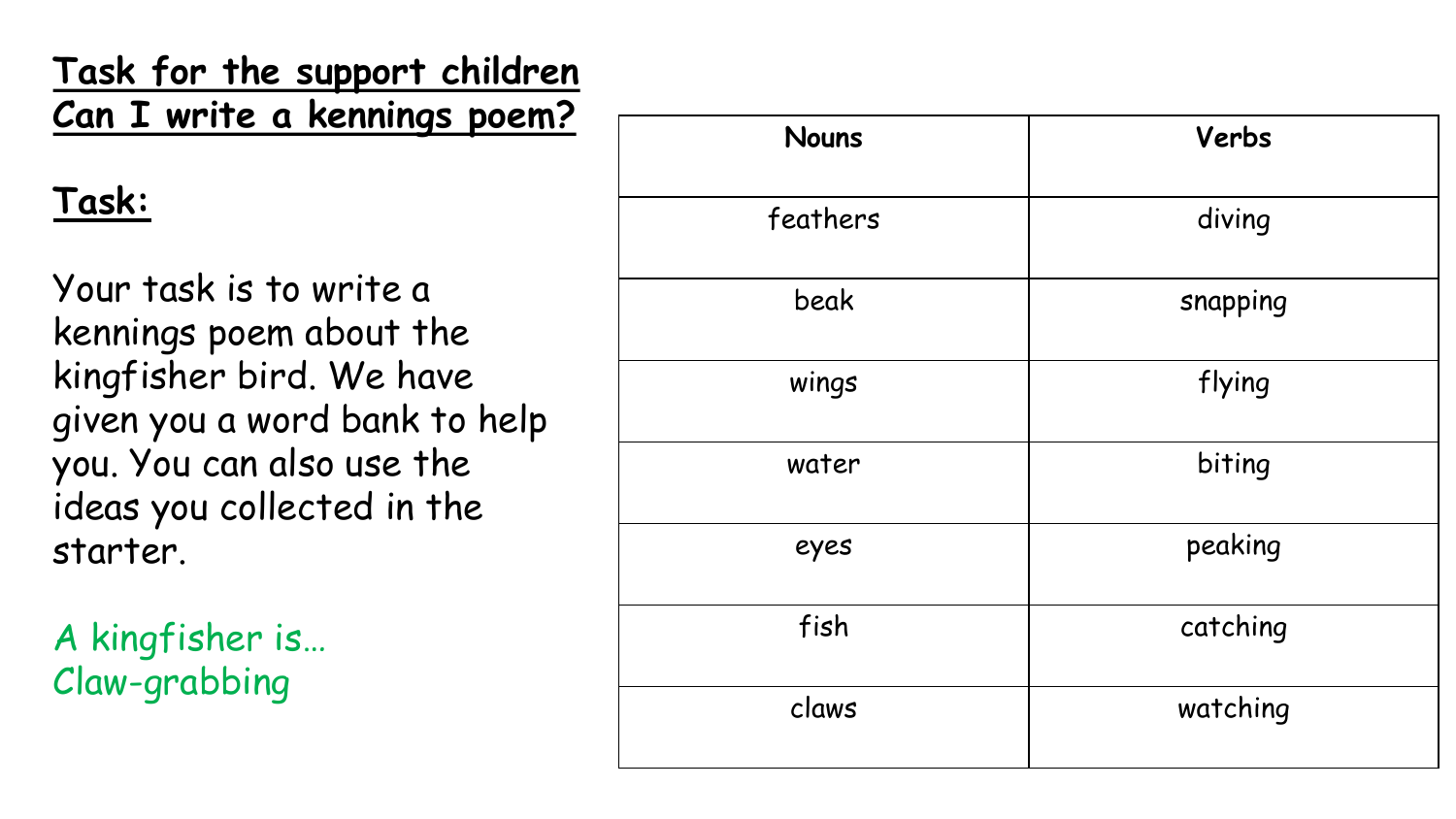#### **Lesson 3 Can I identify similes and metaphors?**

**Starter:** Watch the video below:

<https://www.bbc.co.uk/bitesize/topics/zfkk7ty/articles/z9tkxfr>

Then, have a go at completing the quiz. How many questions did you get correct? **Task:**

Now you have recapped what a simile is and what a metaphor is, read the poem below. Highlight the similes in green and metaphors in blue.

#### Wild cat

A beast with eyes of moonlight, Fur like knotted wool. The teeth like pearls, so bright, He slips away, a shadow.



Answers: Metaphor: eyes of moonlight, a shadow Simile: like knotted wool, teeth like pearls

Now, can you use your imagination to replace the similes and metaphors. See the plan on the next slide. Circle whether you have used a simile or a metaphor for each line.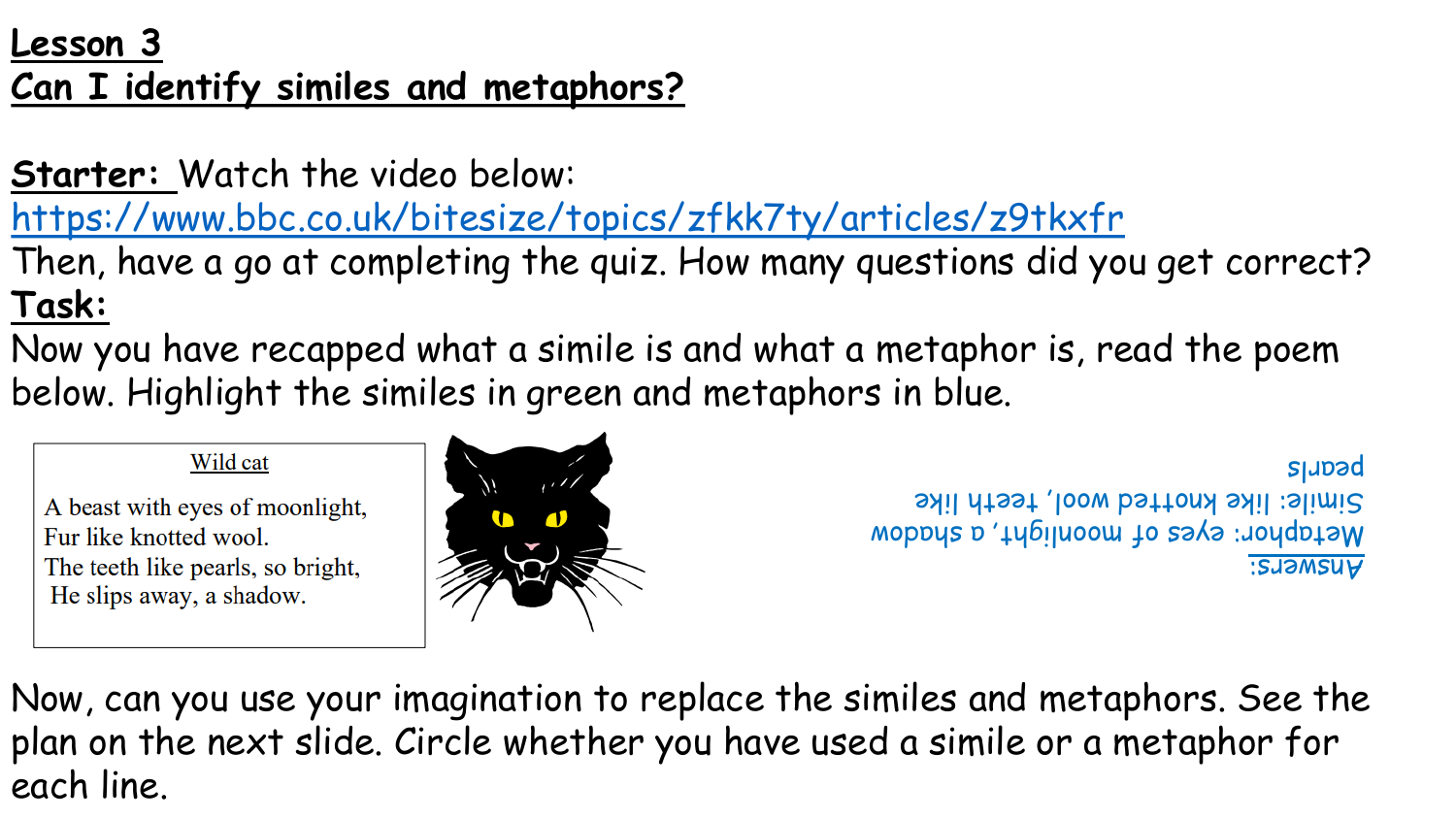| A beast with eyes                                                                                                   |                  | metaphor simile |
|---------------------------------------------------------------------------------------------------------------------|------------------|-----------------|
| Fur                                                                                                                 |                  | metaphor simile |
| The teeth                                                                                                           |                  | metaphor simile |
| He slips away                                                                                                       |                  | metaphor simile |
| Some examples to help you start,<br>Fur as knotted as a sailor's anchor line!<br>Fur as jet black as the night sky. | simile<br>simile |                 |

*He slips away, an arrow aiming for his target! metaphor*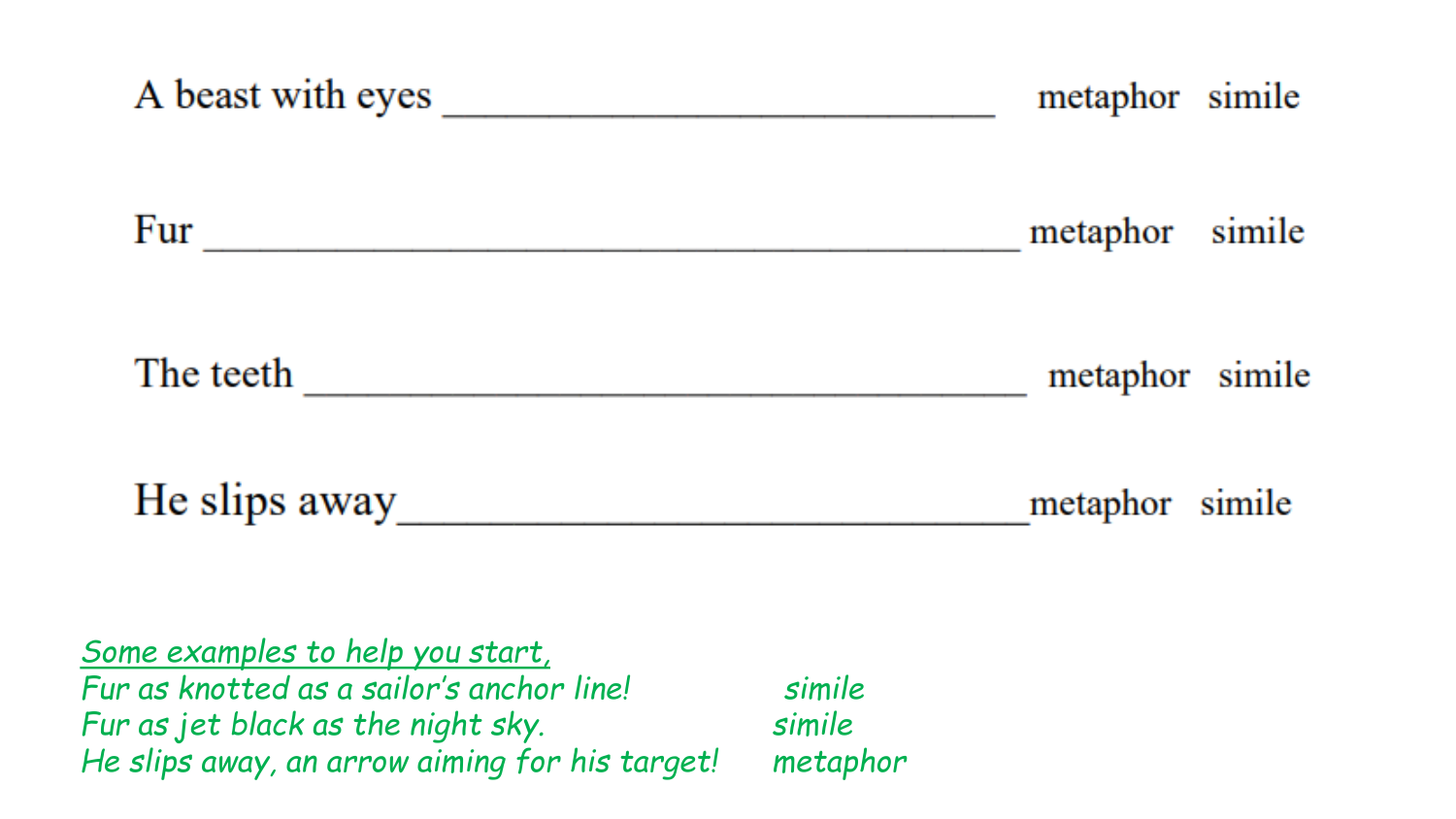#### **Task for the support children Can I write a simile?**

#### **Smashing Similes**

Complete these sentences using similes.

The useful words in the box will help you.

| fox  | thunder  | dolphin | rocket |
|------|----------|---------|--------|
| sun  | fairies  | house   | mouse  |
| fish | laughing | tree    |        |

- 1. The boy ran quickly like  $a_1$  [2010]
- 2. The coins shone as brightly as \_\_\_\_\_\_\_\_\_\_\_\_\_\_\_\_\_\_\_.
- 3. Jessie swam as smoothly as a  $\_\_$
- 4. The giant laughed as loud as \_\_\_\_\_\_\_\_\_\_\_\_\_\_\_\_\_\_\_\_\_.
- 5. The bells tinkled like the control of the control of the control of the control of the control of the control of the control of the control of the control of the control of the control of the control of the control of t
- 
- 

8. The boy on the skateboard whizzed by like a

**Task:** Complete the similes on the 'Smashing Similes' sheet.

Can you now write your own simile sentence about the Wild Cat? *For example, His eyes shone brightly like a car's headlights on full beam.*

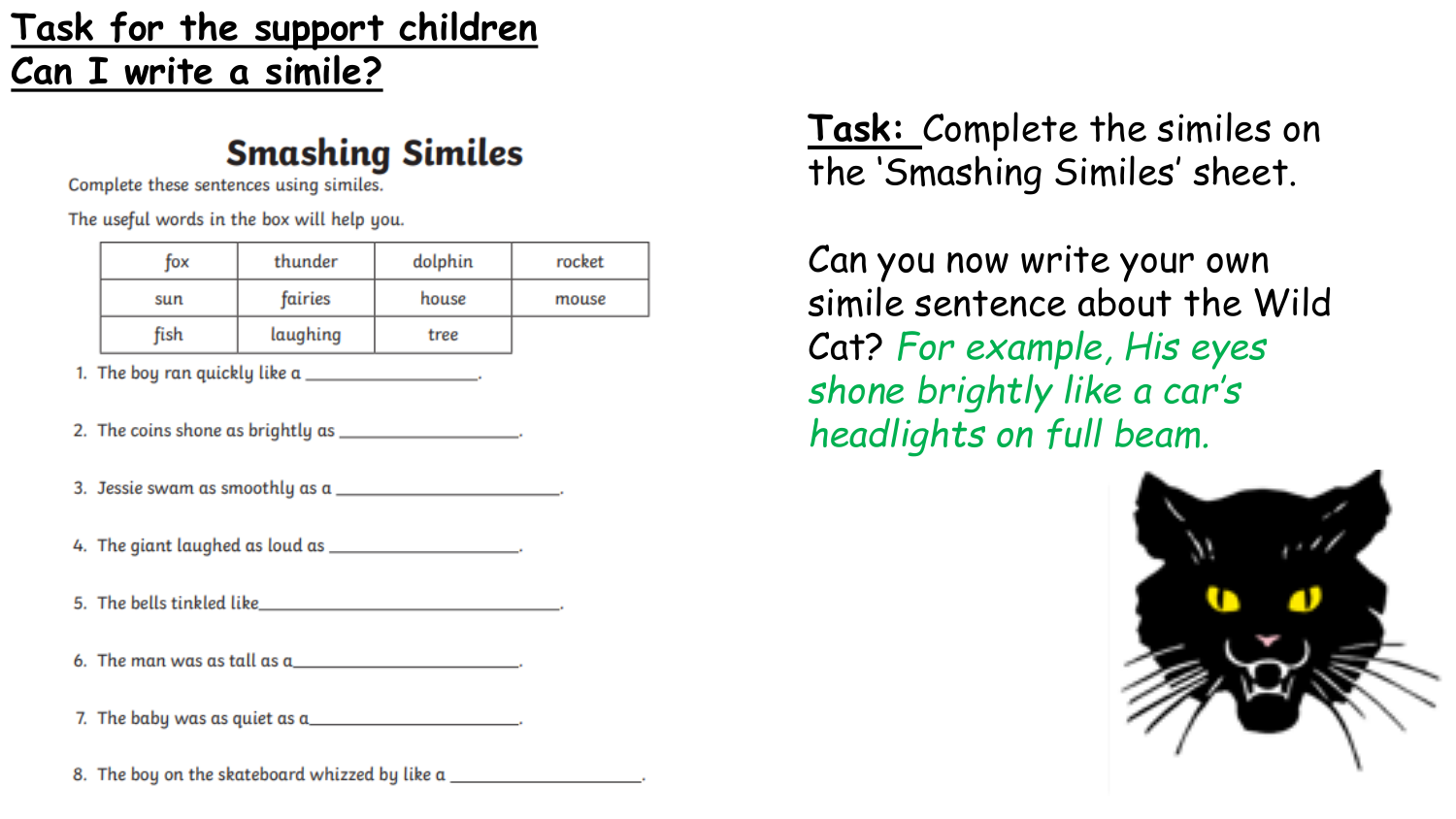#### **English: Lesson 4 Can I use figurative language to describe an image?**

**Starter:** It's time to be an adjective spy! Using the image on the right, collect as many adjectives as possible in 4 minutes! For example, *lush, green, beautiful* How many can you collect?



#### **Task: Mrs Brook's [Teacher](https://youtu.be/8u9-bxc5I1w) Video**

Today, we are going to use metaphors and personification to bring our images alive and write fantastic descriptive sentences! Look at the sentence below:

The colourful flower petals are ballerinas dancing gracefully through the breeze. What noun is being described from the image? What has the author called the petals? Remember that this is known as a metaphor when you say something **IS** something else. Let's look at the end part of the sentence: dancing gracefully through the breeze. Can petals dance? The author has given the petals a human trait to bring it to life! This is called personification.

We are going to use the Power Tower, which we have used in class before, to create sentences about the image. Look at the next slide.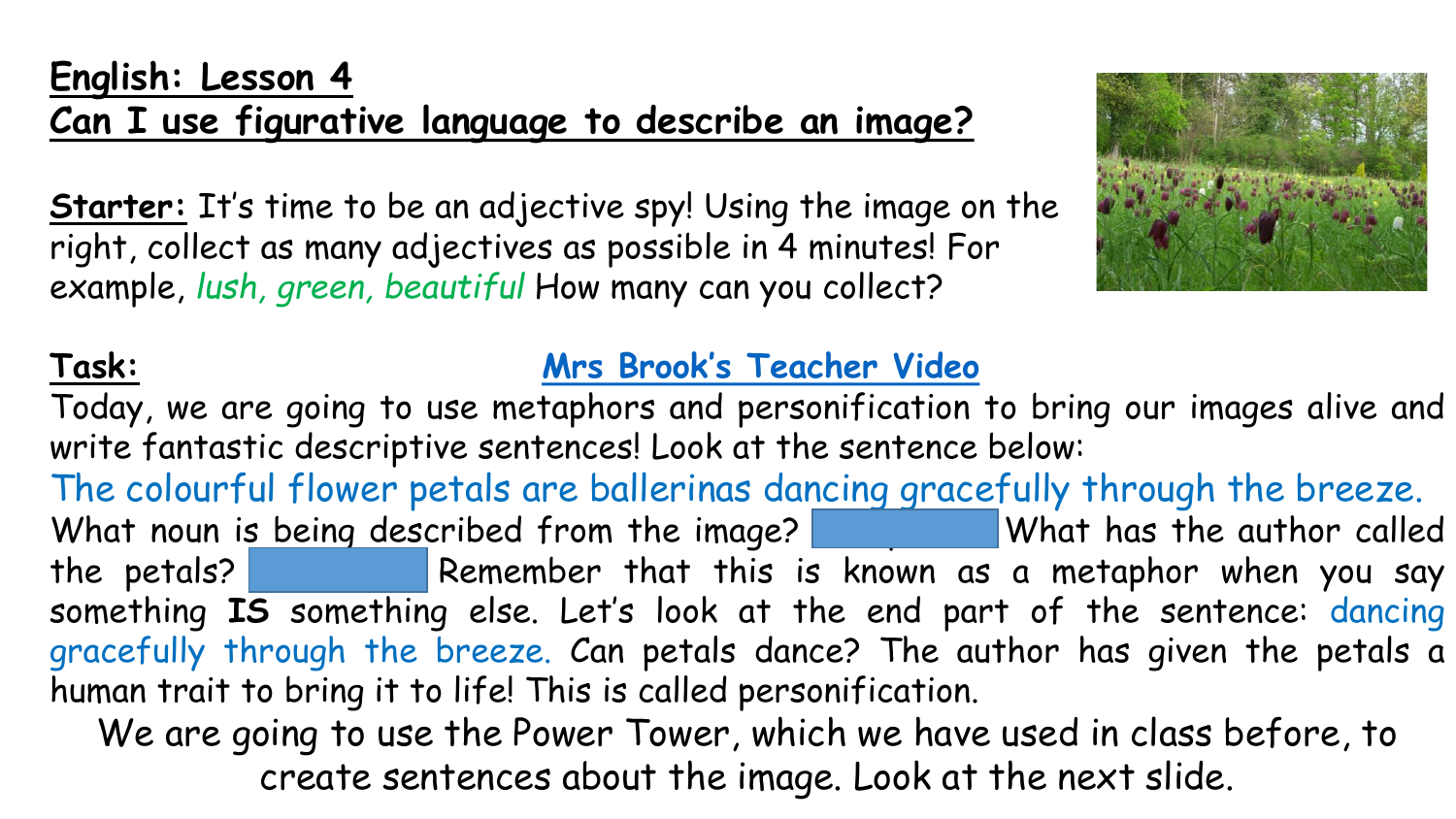| Penthouse<br>Suite | Can you insert adjectives and adverbs to engage the reader? The colourful<br>flower petals are ballerinas dancing gracefully through the breeze |                                                                                                   |
|--------------------|-------------------------------------------------------------------------------------------------------------------------------------------------|---------------------------------------------------------------------------------------------------|
|                    | Explain what they are doing with a human trait.<br>The flower petals are ballerinas dancing through the breeze                                  | Remember, we always                                                                               |
|                    | Call the noun something else.<br>The flower petals are ballerinas                                                                               | start at the bottom of<br>the Power Tower. Can<br>you complete a Power<br>Tower about the leaves? |
| Cellar             | What is the noun you are describing?<br>The flower petals                                                                                       | Challenge: Can<br>you<br>complete a second Power<br>Tower about a noun of<br>your choice?         |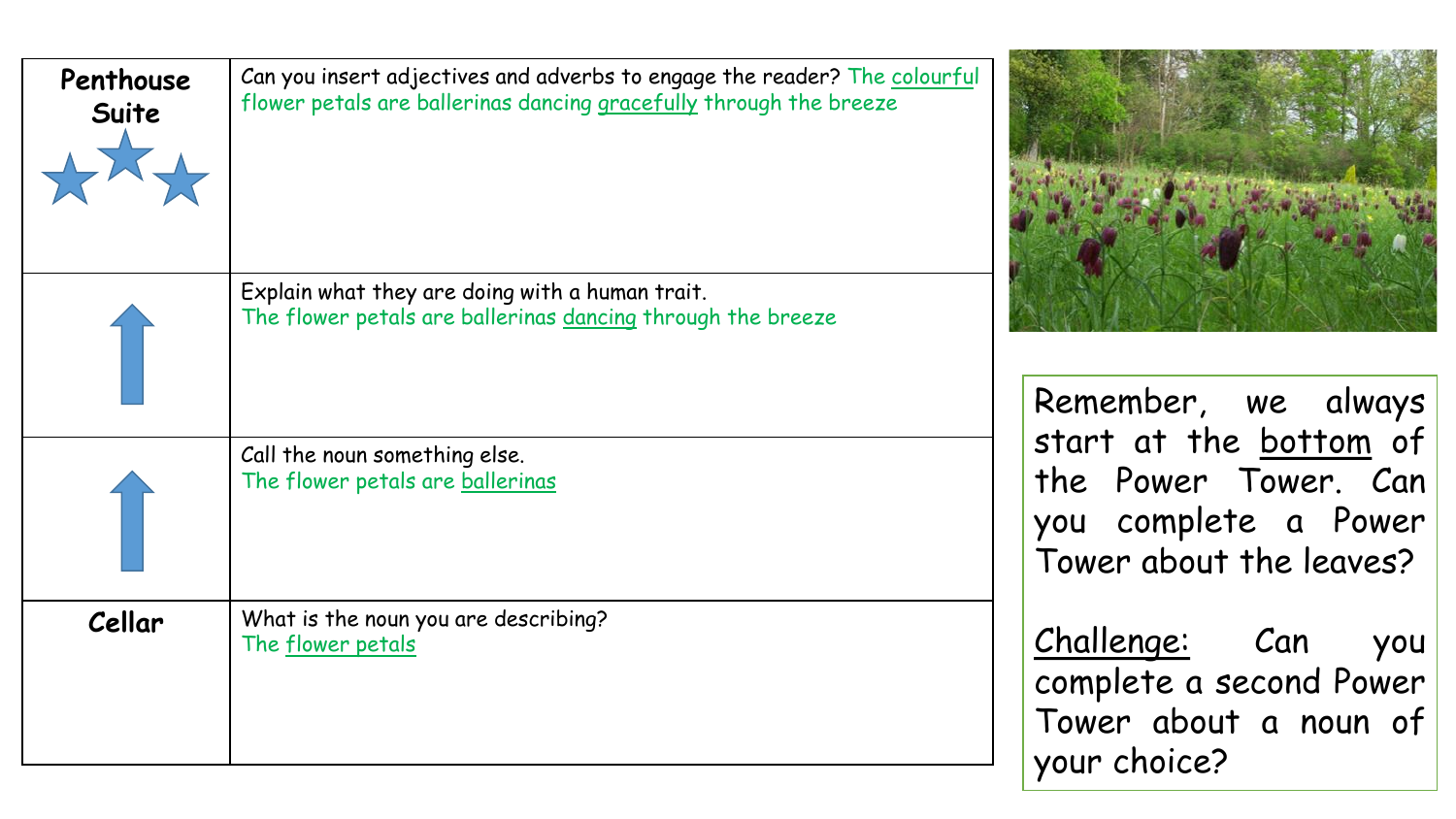#### **Task for the support children Can I write similes to describe an image?**

### **Task:**

Your task is to complete a Power Tower sentence which includes a simile. Can you write a Power Tower starting with the noun: *leaves ?*



| Penthouse<br>Suite | Can you insert adjectives and adverbs to engage the reader?<br>The colourful flower petals are as beautiful as the peaceful<br>countryside on a summer day. |
|--------------------|-------------------------------------------------------------------------------------------------------------------------------------------------------------|
|                    | Can you expand your description using like or as<br>The flower petals are as beautiful as the countryside on a<br>summer day.                               |
|                    | Describe the noun you have chosen.<br>The flower petals are beautiful                                                                                       |
| Cellar             | What is the noun you are describing?<br>The flower petals                                                                                                   |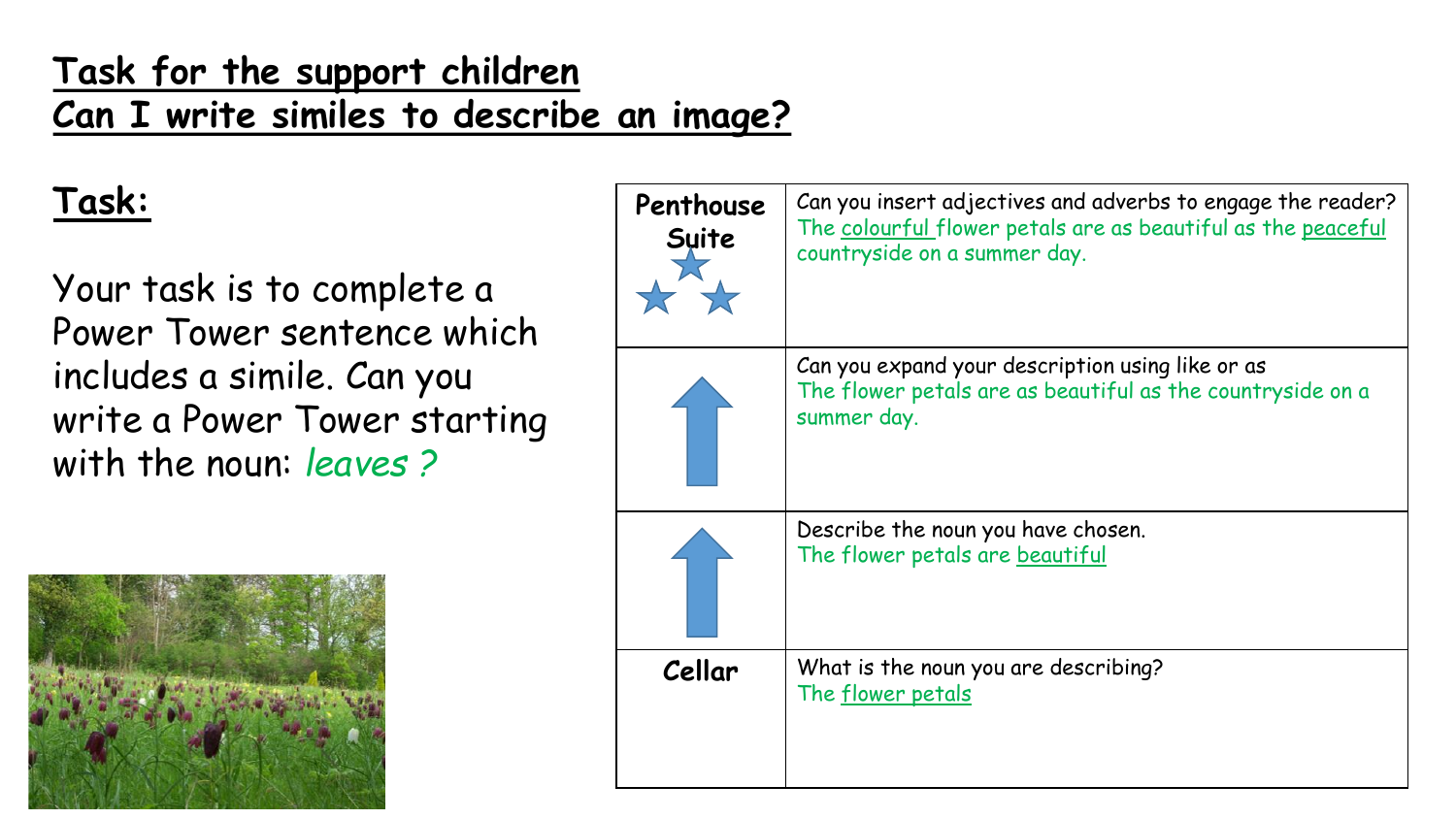#### **Lesson 5 Can I use figurative language to describe an image?**

**Starter:** Set yourself a timer for 2 minutes. How many nouns can name in the picture? For example, *tusk, mountain* 



**Task:** Your task today is to use our new image to write sentences with figurative language in. You are going to use the same Power Tower structure as yesterday. Re-watch Mrs Brook's teacher video if you need a little recap  $\odot$ We have given you another WAGOLL to get you started. Our sentence is about the mountain.

Look on the next slide for a blank Power Tower to help you. You need to use the Power Tower to write **3 sentences**  using **3 different nouns** from your starter.

| Penthouse<br>Suite | Can you insert adjectives and adverbs to engage the reader? The<br>ice-capped, jagged mountain is a giant watching over his precious<br>homeland. |
|--------------------|---------------------------------------------------------------------------------------------------------------------------------------------------|
|                    | Explain what they are doing with a human trait.<br>The mountain is a giant watching over his homeland                                             |
|                    | Call the noun something else.<br>The mountain is a giant                                                                                          |
| Cellar             | What is the noun you are describing?<br>The mountain                                                                                              |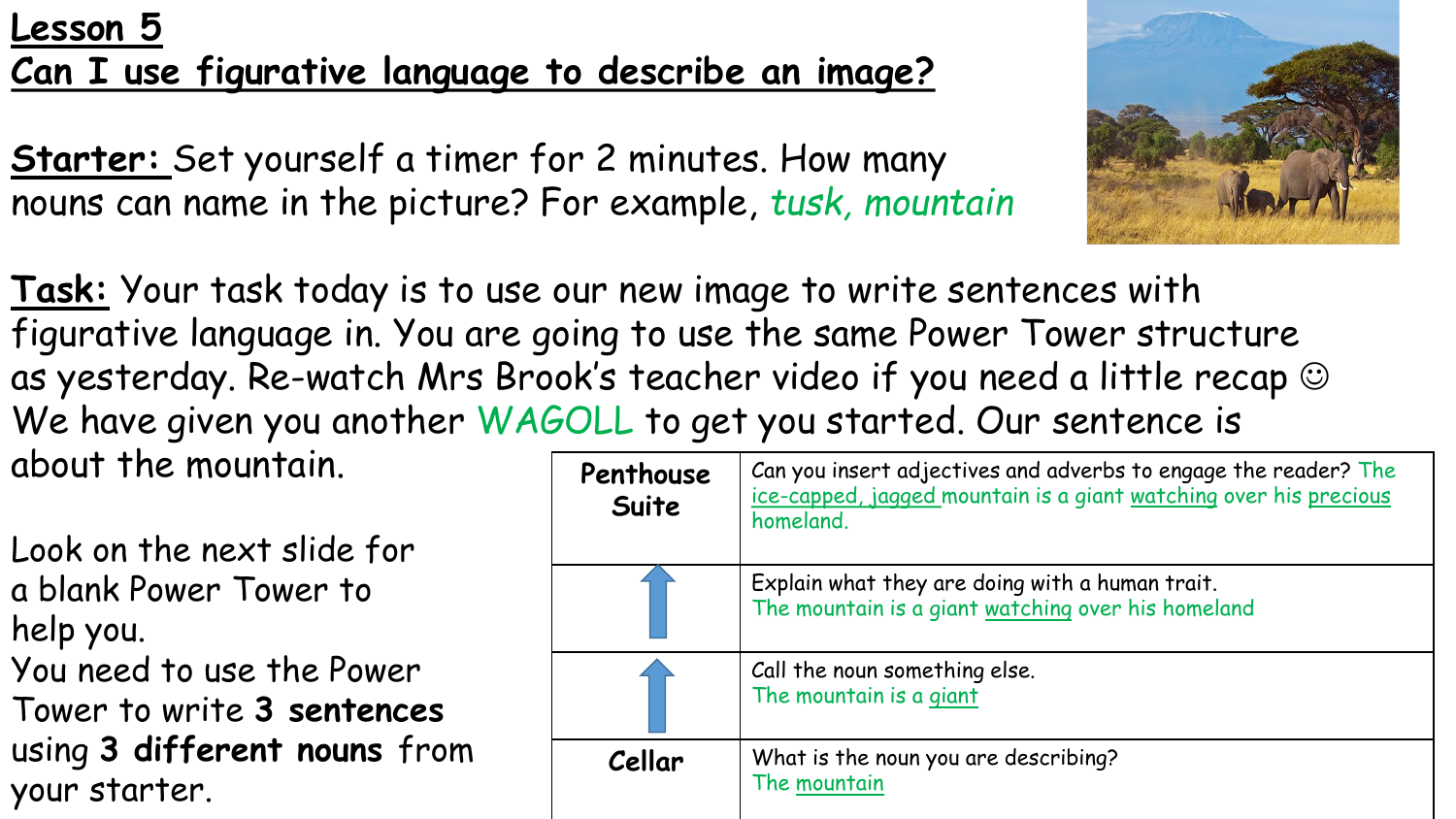| Penthouse<br>Suite | Can you insert adjectives and adverbs to engage the reader? |
|--------------------|-------------------------------------------------------------|
|                    | Explain what they are doing with a human trait.             |
|                    | Call the noun something else.                               |
| Cellar             | What is the noun you are describing?                        |

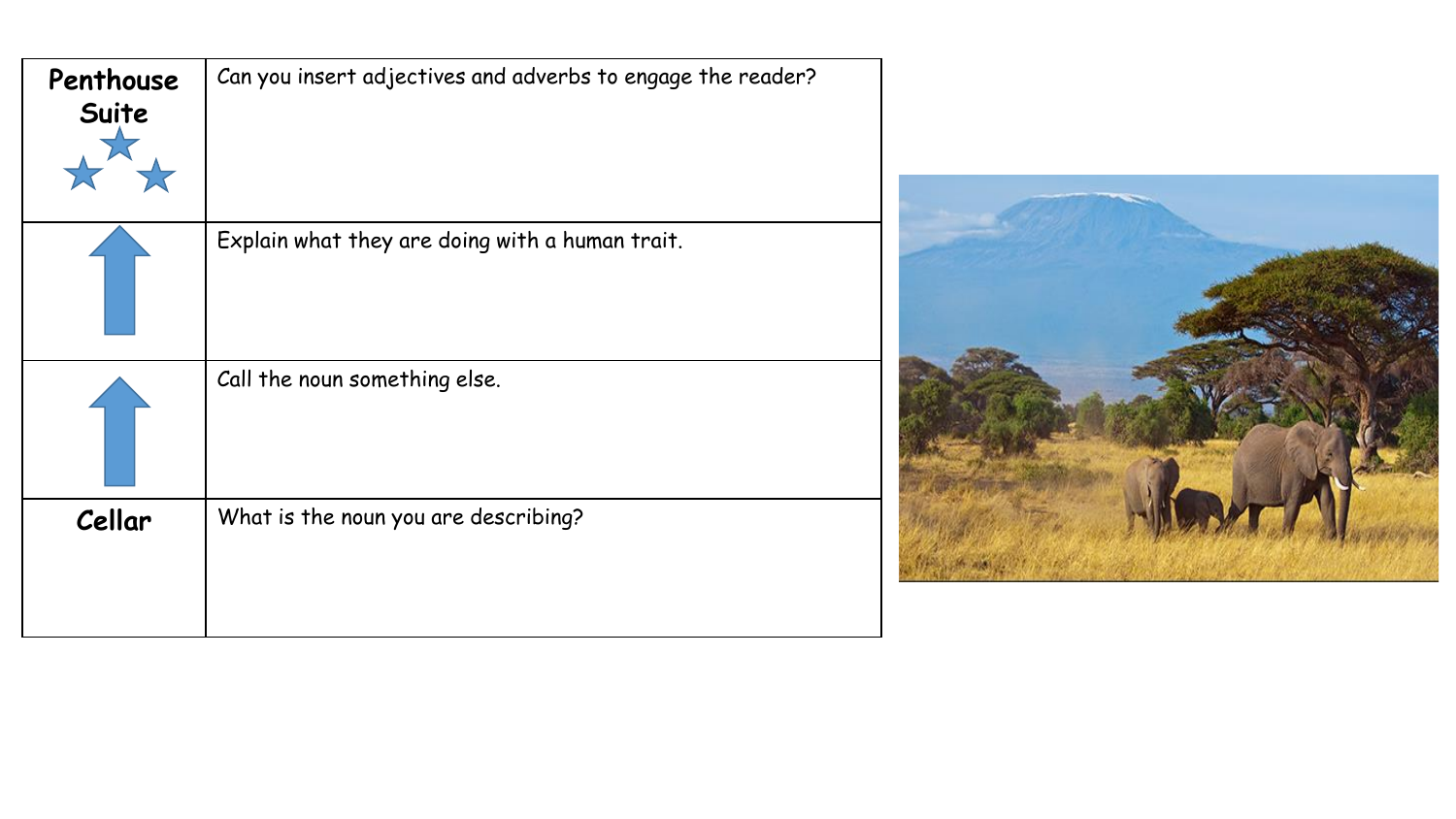#### **Task for the support children Can I write similes to describe an image?**

| Penthouse<br>Suite | Can you insert adjectives and adverbs to engage the reader?<br>The elephant's tusk swings gracefully like a gold pendulum on<br>a grandfather's clock. |
|--------------------|--------------------------------------------------------------------------------------------------------------------------------------------------------|
|                    | Can you expand your description using like or as<br>The elephant's tusk swings like a pendulum on a clock.                                             |
|                    | Describe the noun you have chosen.<br>The elephant's tusk swings                                                                                       |
| Cellar             | What is the noun you are describing?<br>The elephant's tusk                                                                                            |

#### **Task:**

Your task is to complete 2 Power Tower sentences which include a simile. Remember to work you way up the tower from the bottom. Use some of the nouns you collected in the starter. There is a simile word bank on the next slide if you need help.